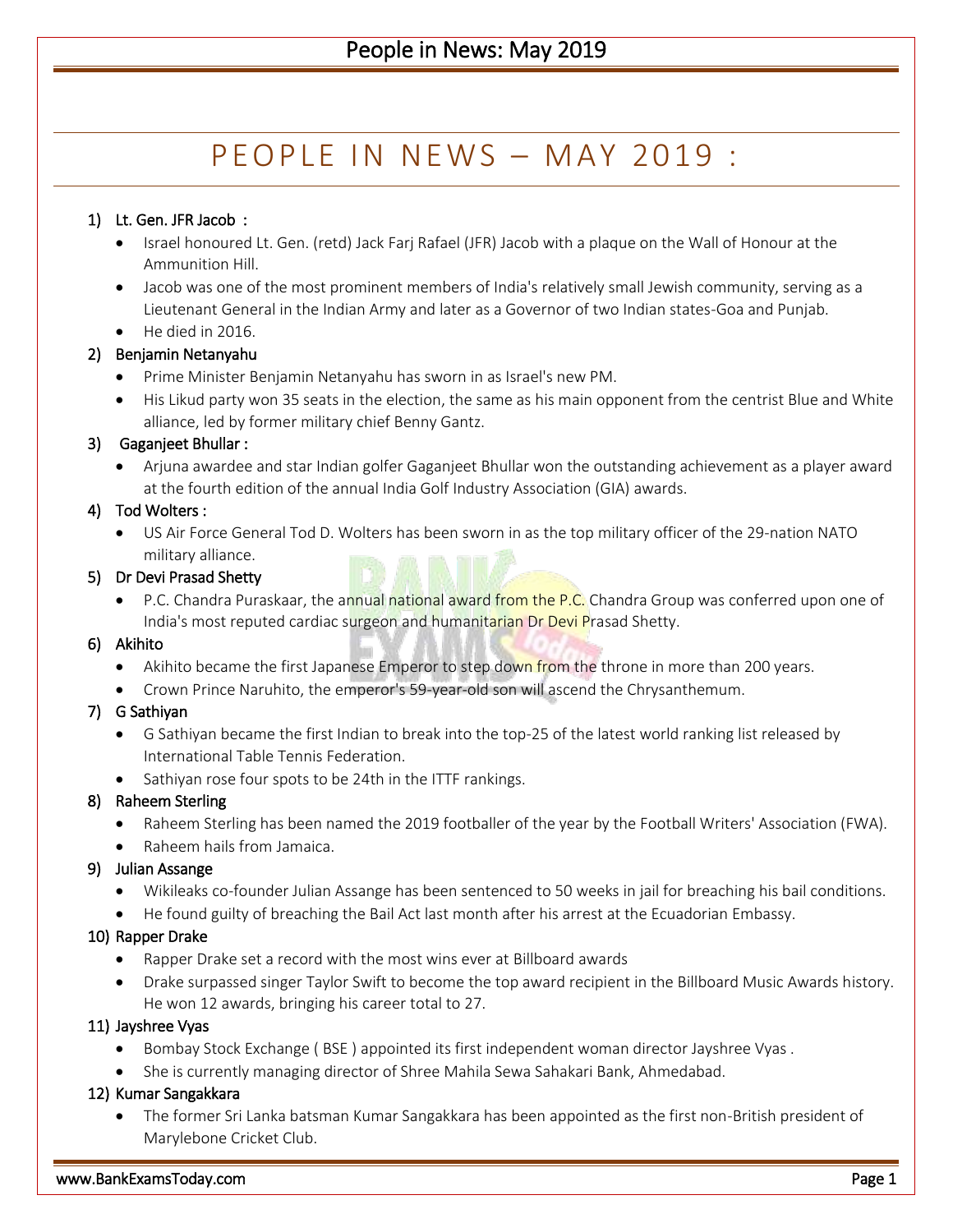# People in News: May 2019

• Sangakkara will begin his one-year tenure in October.

# 13) A S Kiran Kumar

- Former ISRO chairman A S Kiran Kumar was conferred with France's highest civilian honour, Chevalier de l'Ordre national de la Legion d'Honneur, for his contribution to India-France space cooperation.
- Kumar has served as chairman of ISRO from 2015 to 2018.

# 14) Xavi Hernandez

- Spanish footballer Xavi Hernandez has announced his retirement.
- With Barcelona, Xavi won eight La Liga titles and four UEFA Champions League titles. He has won 31 trophies for Barcelona and Spain.

# 15) Shahid Afridi

- Pakistan's former captain and star all-rounder Shahid Afridi released his autobiography, titled 'Game Changer'.
- This book is co-authored by Afridi and journalist Wajahat S Khan.

# 16) Ravindra Bhat

- Justice Ravindra Bhat Sworn in as New Chief Justice of Rajasthan High Court.
- He was appointed as additional Judge in Delhi High Court in 2004.

# 17) G D 'Robert' Govender :

- GD 'Robert' Govender, an Indian-origin journalist in South Africa, has been honoured in the UK with 2019 V K Krishna Menon award.
- He was awarded for his outstanding contribution as a pioneer of decolonised journalism.

# 18) Tiger Woods

- US President Donald Trump presented the Presidential ' Medal of Freedom ' to Golfer ' Tiger Woods '.
- The 'Medal of Freedom ' is America's highest honor for Civilian Accomplishment.

## 19) Jagjit Pavadia

• India's Jagjit Pavadia has been re-elected with the highest number of votes by the UN Economic and Social Council to a five-year term on International Narcotics Control Board (INCB).

#### 20) Laurentino Cortizo

- Politician Laurentino Cortizo won Panama's Presidential election with 33.27 % of the vote in support.
- He was also a member of the National Assembly between 1994 and 2004.

# 21) Stevo Pendarovski

Stevo Pendarovski has won 2019 Macedonian Presidential election with 51.66 % vote.

#### 22) Dia Mirza

• Indian actress Dia Mirza and Alibaba chief Jack Ma are among the 17 global public figures appointed by UN Secretary-General Antonio Guterres as the new advocates to drive action and solidify global political will for the ambitious Sustainable Development Goals (SDGs).

#### 23) Anne Hathaway

 Oscar-winning actress Anne Hathaway was honoured with a star on the Hollywood Walk Of Fame in Los Angeles, US.

# 24) Tijjani Bande

 Professor Tijjani Mohammad Bande has been appointed as the new President of the United Nations General Assembly.

# 25) Chhaya Sharma

- IPS officer Chhaya Sharma has been awarded the 2019 McCain Institute Award for Courage and Leadership.
- She led the investigation team of the infamous Nirbhaya gang-rape and murder case.

# 26) Yaya Toure

 Former Manchester City and Barcelona midfielder Yaya Toure has officially announced his retirement from football.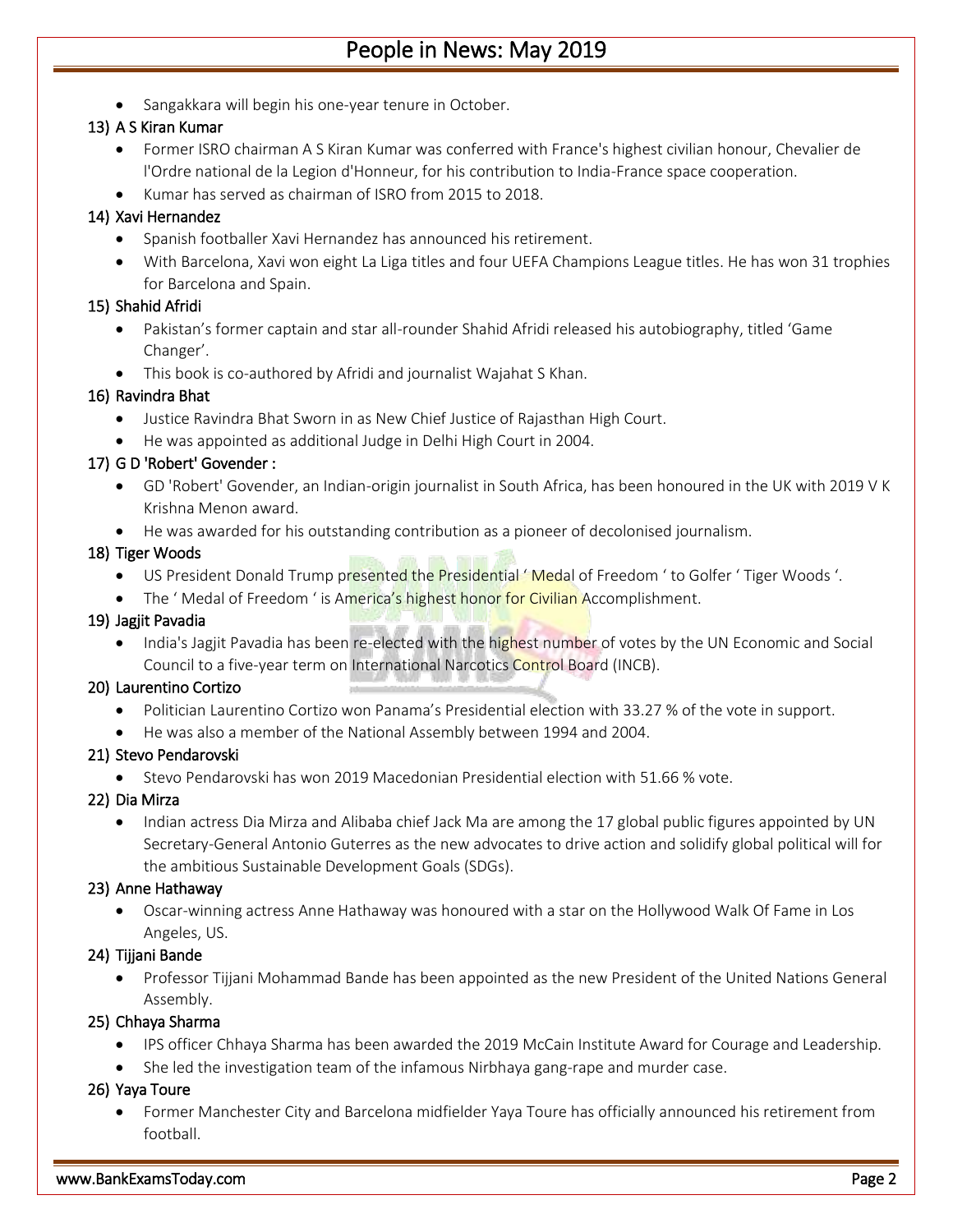# People in News: May 2019

He was named the African Footballer of the Year in 2011, 2012, 2013 and 2014.

# 27) Sana Mir

 Pakistan's Off Spinner Sana Mir has become the highest wicket-taking spinner in Woman's One-day International History.

#### 28) Subhash Chand

 Shri Subhash Chand, presently Deputy High Commissioner in the High Commission of India, Abuja, has been appointed as the next Ambassador of India to the State of Eritrea.

## 29) GS Lakshmi

• India's GS Lakshmi has become the first ever woman to be appointed to the ICC International Panel of Match Referees

#### 30) Salman Khan

 Merchant service and UPI payments app BharatPe has appointed Bollywood actor Salman Khan as its brand ambassador.

#### 31) Dinesh Pangtey

Dinesh Pangtey has been appointed as Chief Executive Officer ( CEO ) of LIC Mutual Fund.

#### 32) R Gandhi

Former RBI Deputy Governor R Gandhi appointed as additional director of Yes Bank.

#### 33) A K Dhingra

 Major General AK Dhingra has been appointed as the first head of India's tri-services Special Operation Division.

#### 34) Kami Rita

- Kami Rita created world record by scaling Mt. Everest for the 23rd Time.
- He scaled the Mount Everest first time on 13th May, 1994. He is from Nepal.

#### 35) Aarohi Pandit

• Captain Aarohi Pandit, a 23-year-old pilot from Mumbai became the world's first woman to cross the Atlantic Ocean solo in a Light Sports Aircraft (LSA).

# 36) Nitin Chugh

 Ujjivan Small Finance Bank Limited has appointed Nitin Chugh as its next Managing Director and Chief Executive Officer (CEO) from December 1, 2019.

# 37) Anil Kapoor

 Actor Anil Kapoor was felicitated by Council of European Chambers of Commerce in India and a European Union delegation in Mumbai. He was awarded because of his continuous support in promoting the cause of children's rights.

# 38) Madan B Lokur

 Justice (retired) Madan B Lokur has been appointed to the Supreme Court of Fiji as a judge of its non-resident panel.

# 39) Rafael Nadal

- Rafael Nadal clinched the Italian Open 2019 Tennis title after defeating Serbian Novak Djokovic.
- Nadal also broke a tie with Djokovic by claiming a record 34th ATP Masters 1000 Crown.

# 40) Dr P K Mishra

- Dr P K Mishra conferred with prestigious Sasakawa Award 2019 by United Nations Office for Disaster Risk Reduction (UNDRR).
- Dr. P. K. Mishra from India received the 2019 Sasakawa award in recognition of his long-term dedication to improve the resilience of communities most exposed to disasters and his personal commitment to social inclusion as a critical principle to reduce inequality and poverty, enhancing the safety net of the socially and economically marginalized.

# 41) Jitendra Kumar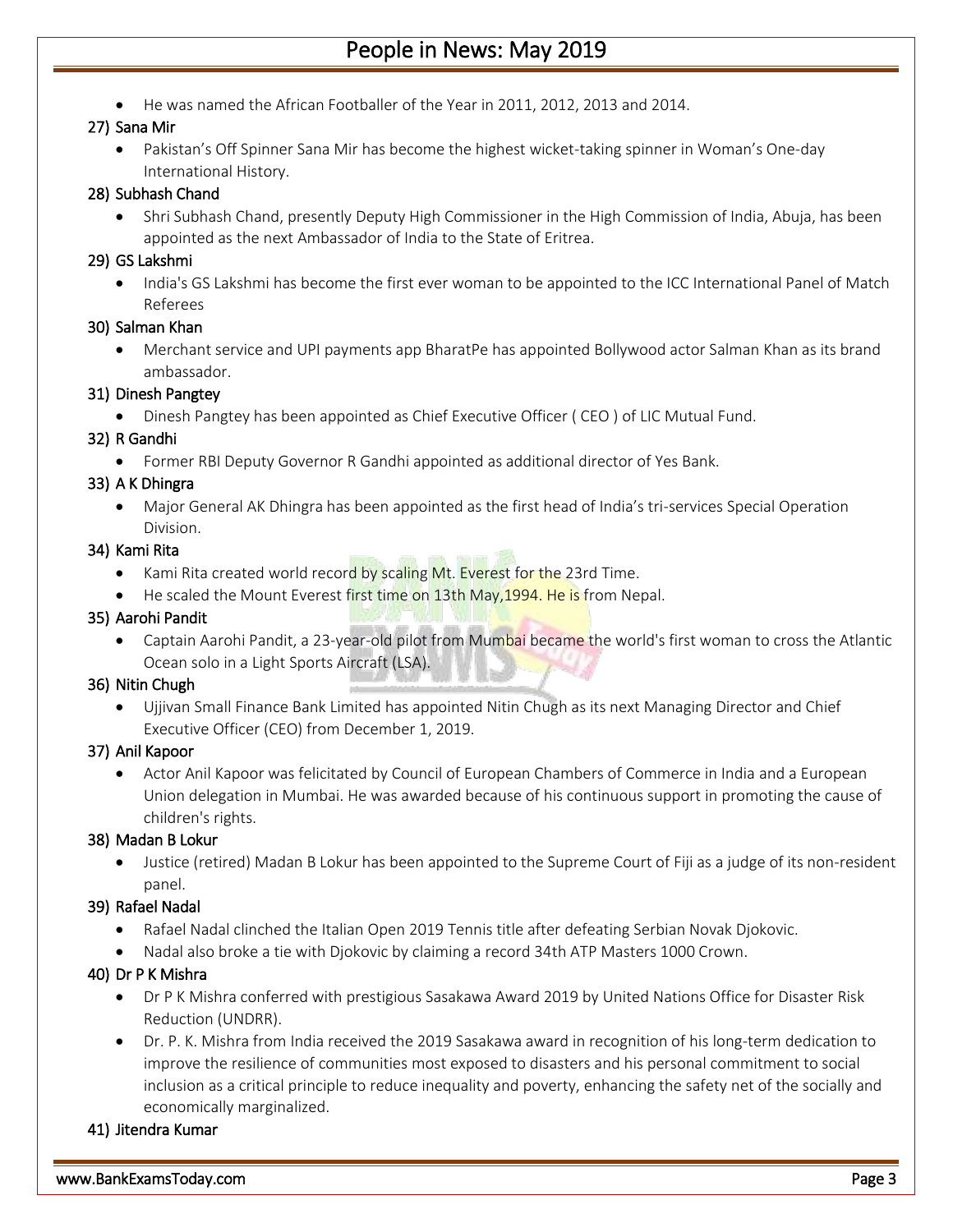Police Officer Jitender Kumar, an Indian peacekeeper is among the 119 military, police and civilian personnel who will be honoured with a prestigious UN medal 2019 for courage and sacrifice in the line of duty.

# 42) Kapil Sharma

Kapil Sharma Acknowledged As Most Viewed Stand-up Comedian In India And Abroad.

# 43) Joko Widodo

• Indonesia's Joko Widodo has been re-elected as president of the country, beating rival Prabowo Subianto, a retired general.

# 44) Jokha Alharthi

 An author from Oman, Jokha Alharthi has won the prestigious Man Booker International Prize for "Celestial Bodies", the story of three sisters of a desert country confronting its slave-owning past and a complex modern world.

# 45) Shyam Saran

 Former foreign secretary Shyam Saran will be conferred with Japan's second highest national award, 'Order of the Rising Sun, Gold and Silver Star'.

# 46) Theresa May

British Prime Minister Theresa May announces resignation from her post. She will resign on 7 June.

# 47) Volodymyr Zelenskiy

 Volodymyr Zelenskiy took the oath of office as the president of Ukraine and immediately announced that he is dissolving the Verkhovna Rada, the country's parliament.

# 48) Jagan Mohan Reddy

- In Andhra Pradesh, YSR Congress Chief Jagan Mohan Reddy will be sworn in as chief minister of Andhra Pradesh on 30th of May at Vijayawada.
- He will replace N Chandrababu Naidu has resigned as Andhra Pradesh CM.

# 49) Bhawna Kanth :

• Indian Air Force Officer Flight Lieutenant Bhawana Kanth becomes 1st fighter pilot to qualify to undertake combat missions.

# 50) Shailesh Tinaikar

- UN Secretary-General announces appointment of Lieutenant General Shailesh Tinaikar of India as his new Force Commander of UNMISS.
- Lieutenant General Tinaikar succeeds Lieutenant General Frank Kamanzi of Rwanda who will complete his assignment on 26 May 2019.

# 51) Cyril Ramaphosa

 Cyril Ramaphosa, the head of the African National Congress, was sworn in for a five-year term as South Africa's president after being elected unopposed by Parliament following the sixth general elections.

# 52) Lewis Hamilton

 Lewis Hamilton won the Monaco Grand Prix to extend his championship lead over Mercedes teammate Valtteri Bottas. Hamilton struggled with grip in the latter stages and was under constant pressure from Red Bull's Max Verstappen.

# 53) Apurvi Chandela

- Apurvi Chandela won a gold medal in women's 10m Air Rifle competition after a closely-fought contest.
- She shot a score of 251 in the final to outshine Wang Luyao of China, who shot 250.8.

# 54) Scott Morrison

 Scott Morrison has been sworn in as Australia's Prime Minister, 11 days after retaining the position in the country's general election.

# 55) Saurabh Chaudhary

• In ISSF shooting World Cup, in Munich Germany, India's Saurabh Chaudhary has won 10m Air Pistol Gold beating his own World Record.